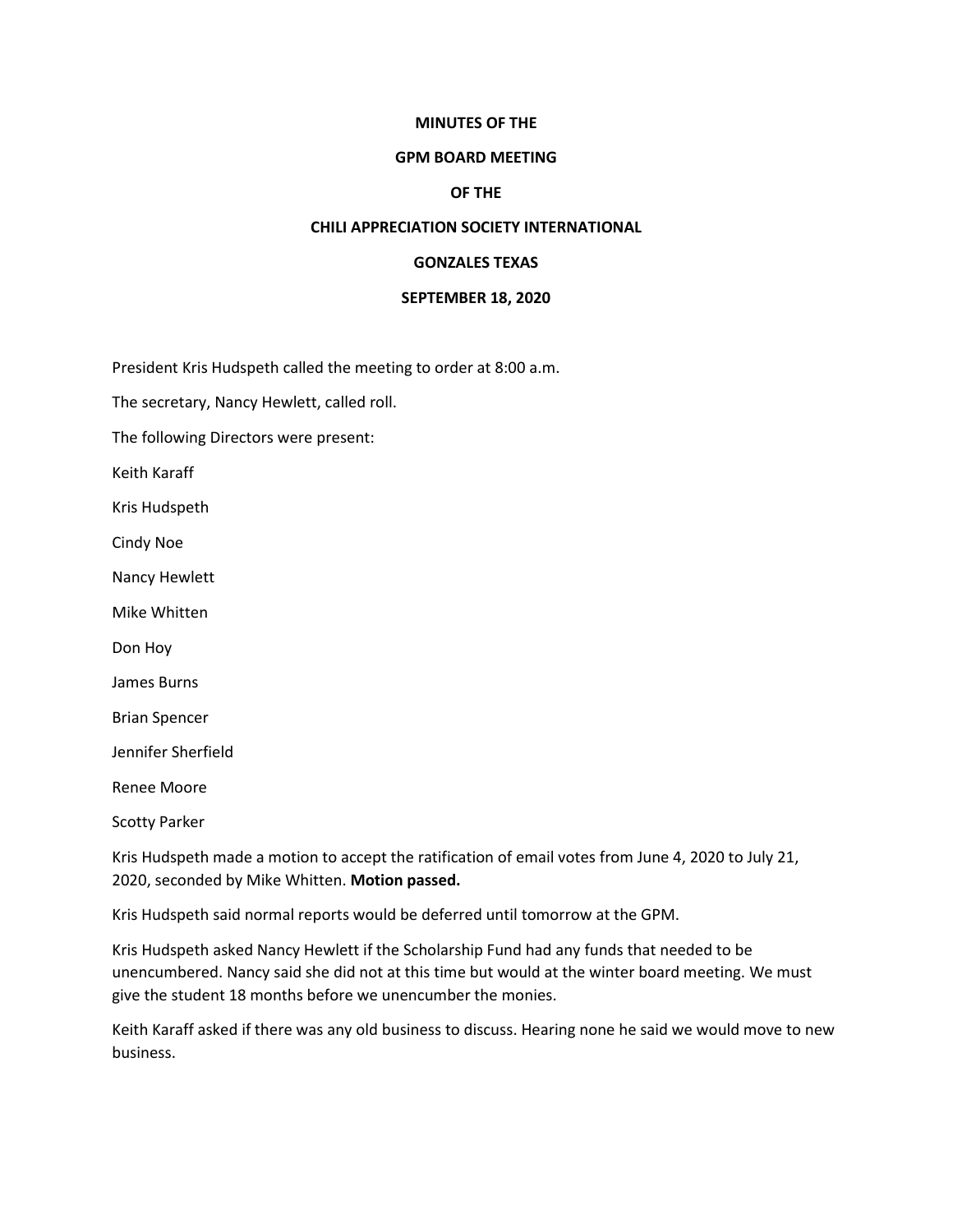Keith said we would go through the nominating committee report first. The recommendations were in the white envelope that he distributed. Keith Karaff read the report contained within the envelope. The nominating committee has received four applications for the four director positions. They were James Burns, Steve Herries, Tiffany Messer, and Brian Spencer. In compliance to Article 7, Section 4 of the CASI Bylaws, the nominating committee finds that all four of the applicants are in good standing with CASI. Their applications were submitted and received by the deadline and all are current on their CASI dues. We find no issues that would disqualify these applicants. Respectfully submitted Pat Krenek, Connie Collier and Judy Russell. Don Hoy made a motion to accept the Nominating Committee report, seconded by Renee Moore. **Motion passed.**

Next is the Credential Reports. This year the committee completed the review of Pod annual reports and here are the findings and recommendations. The CASI Executive Director has been notified that the Puget Pod in Washington state has been dissolved. The Credential Committee has found that two pods are in violation of Article 13, Section 2. E which states: submit evidence of Section 2. a thru d to the CASI Executive Directors part of the Great Peppers Meeting Process. This evidence must be sent in time to meet the stated deadline. This year Section 2. D does not apply since it was waived due to COVID 19. The Credential Committee recommends that Piney Woods Pod and Virgin Pod be placed on probation and not seated at the 2020 Great Peppers Meeting. Having reviewed all submitted credentials, all remaining pods have fulfilled the guidelines of Article 13 and recommend them for seating at the 2020 Great Peppers Meeting. Article 13, Section 2.d was waived for the 2019 year due to COVID. Keith explained that Article 13, Section 2.d was the requirement of the CASI Pod cookoff. Sincerely Brandi Reid, Cecelia Rivera, and Diane Stimson. Don Hoy made a motion to accept the Credential Report, seconded by Mike Whitten. **Motion passed.**

Kris Hudspeth said with the cancellation of TICC this year the Terlingua Community there was a blog post that Keith was made aware of or came across from the Terlingua area where they had posted the following:

"Chili cook-off events have been canceled for this year in Terlingua. These events bring a lot of money in scholarships to our tiny little school and graduating classes of sometimes less than 10 kids (which means that even if you are Valedictorian you don't get in big colleges because you are not in the top 10). The kids depend on these scholarships and some work their entire school career to graduate high school and get that money to further their education. These scholarships can mean going to college or not for some. This year it is likely that without donations the scholarships may be less or none for our 2021 seniors. If you give money for anything this year, donate it here and specify for Big Bend High School graduates."

Keith said that what he did not copy was at the bottom the donated here listed CASI and Brandi's address to send scholarship donations.

Kris said that community being a tourist destination is hurting! We are not going, and we are not taking our money down there. They are worried this year. Financially, we are in good condition and I would like to make a motion that we made the \$15100 donation that we normally make to the Terlingua Community even though we are not going this year. Renee Moore seconded the motion.

Discussion: Kris clarified that it would be \$2000 to Sul Ross, \$4000 Sheriff Department, \$5000 to EMS, \$2000 to Scholarship Fund, \$2000 to the area matching fund and \$100 to the Chamber of Commerce.